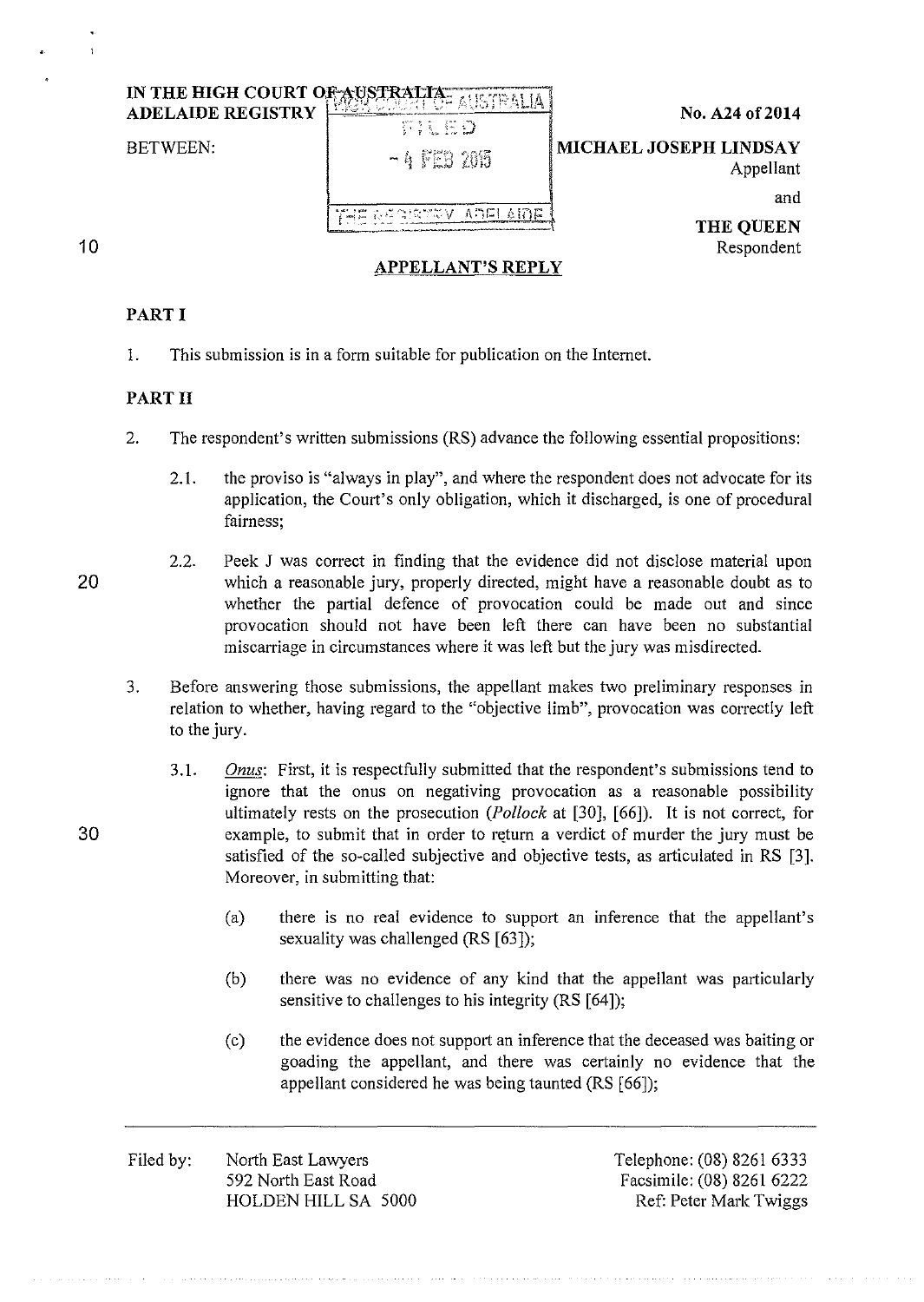the respondent raises a false issue, namely whether the jury could soundly draw particular positive inferences relevant to the gravity of the provocative conduct. The real issue was whether having regard to the evidence that was led, a juror might be left in doubt as to whether the appellant suffered provocation which, assessed in terms of gravity by reference to *his* circumstances, could have resulted in the loss of ordinary powers of self-control to the point of forming an intent to cause grievous bodily harm or death.

3.2. *Disproportionality:* Secondly, the respondent's submission that "the disproportionality of the appellant's attack, whilst not determinative, shows his conduct is hardly likely to be within the range which might properly be regarded as ordinary" (RS [69]) ignores that the objective test does not require a consideration of the duration or precise physical form of the accused's acts; rather the inquiry is whether the provocation, measured in the relevant way, could have caused an ordinary person to form an intention to kill or do grievous bodily harm and to act upon it *(Masciantonio* at 69-70, *Pollock* at [61])). Proportionality is not a separate or distinct aspect of provocation *(Johnson v The Queen* (1976) 136 CLR 619 at 639-640 per Barwick CJ and at 659 per Gibbs J, *Masciantonio* at 67), and has in effect been absorbed into the objective test *(Pollock* at [60]), and it does not assist to pose an intermediate question whether the actual response was proportionate. Here the respondent assumes or asserts the answer to that intermediate question, and then seeks to reason from that answer, in a way which, on analysis, is circular.

### **Submission that proviso is always "in play"**

4. Section 353(1) of the *Criminal Law Consolidation Act* 1935 (SA) provides:

> The Full Court on any such appeal against conviction **shall** allow the appeal if it thinks that the verdict of the jury should be set aside on the ground that it is unreasonable or cannot be supported having regard to the evidence, or that the judgment of the court before which the appellant was convicted should be set aside on the ground of a wrong decision on any question of law, or that on any ground there was a miscarriage of justice, and in any other case shall dismiss the appeal; but the Full Court **may,** notwithstanding that it is of the opinion that the point raised in the appeal might be decided in favour of the appellant, dismiss the appeal if it considers that no substantial miscarriage of justice has actually occurred. [Emphasis added]

5. As the respondent notes (RS [25]), the plurality *Baiada Poultry Pty Ltd v The Queen*  (2012) 246 CLR 92 decided that upon being satisfied that no substantial miscarriage of justice has actually occurred, the word *"may'* does not imply a discretion. However, it is respectfully submitted that the plurality did not decide that it is appropriate or permissible for a CCA to embark on a consideration of whether no substantial miscarriage of justice has actually occurred in the absence of a contention that it should do so (together with the basis for the contention). The authorities relied upon by the appellant in his submissions in chief (AS [ 47]-[53]) suggest that it is the invocation by the respondent of the proviso which provides the occasion for that review of the evidence. It cannot be right that irrespective of whether the respondent makes an issue of the proviso, a CCA is duty bound in every case to consider the application of the proviso. Even statutory provisions which are expressly mandatory (ie. *"must"* not *"may")* may be subject to the overlay of

30

40

10

20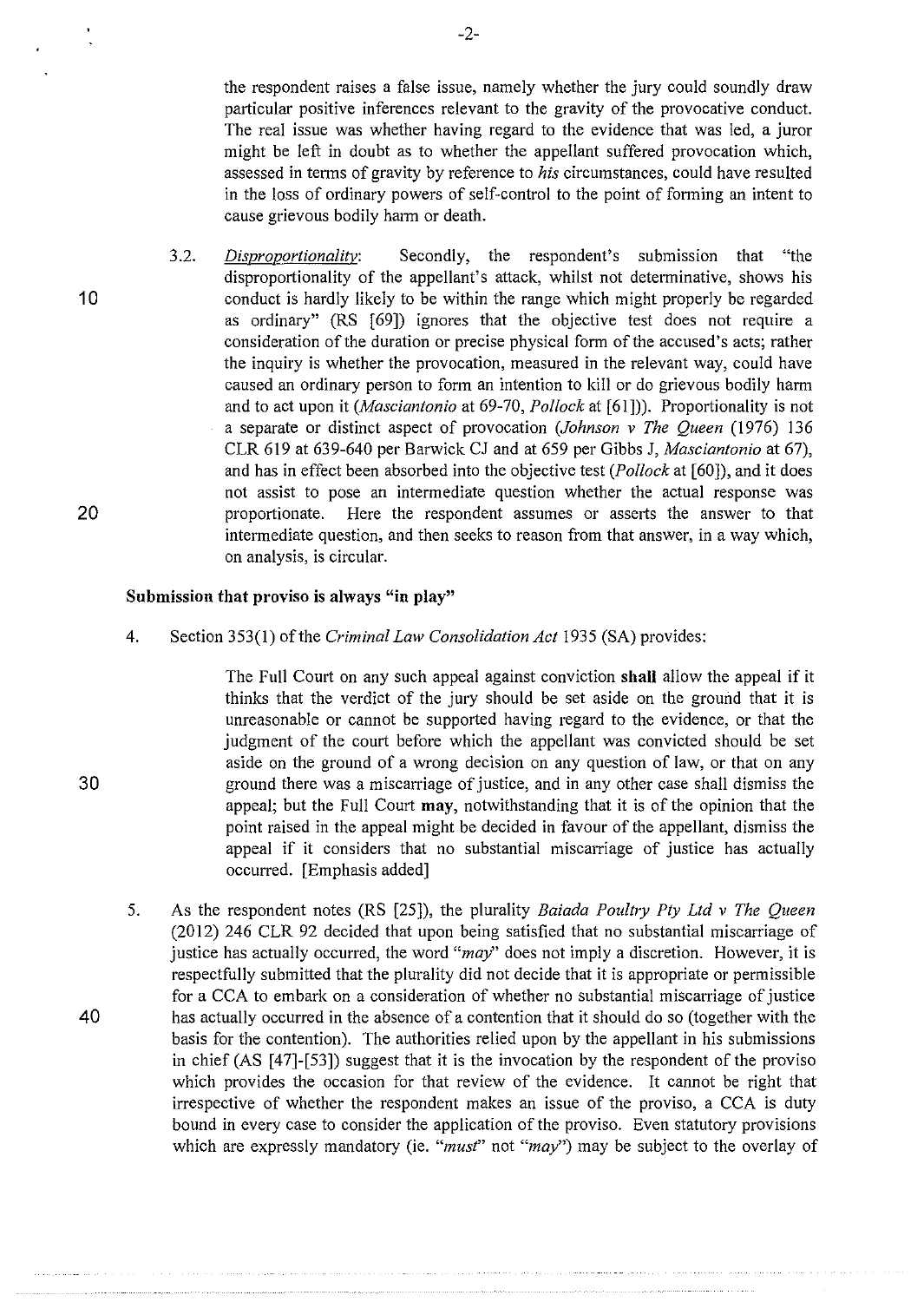procedural and adversarial principles that define whether an issue (about which the Court may have no substantive discretion) is, to use the respondent's phrase, "in play".

6. In the present case, the CCA's application of the proviso entailed asking whether the judge was correct to leave provocation to the jury, which involved the question whether provocation was "open" in the relevant sense. The respondent's non-invocation of the proviso therefore has an additional dimension here, because to make a submission that provocation was not relevantly "open" would have involved the respondent departing from the conduct of the case at trial<sup>1</sup>, where no such submission was pressed, and as a consequence of which the trial took on a different dimension. The respondent did not, before the CCA, seek to depart from its conduct of the case at trial, yet the effect of the respondent's submission in this Court is that the CCA was hound to proceed in the way that it did, and that in any event the respondent is permitted to take a different position in this Court. It is respectfully submitted this Court should give the judgment the CCA ought to have given having regard to the respondent's conduct of the appeal, which, consistently with its conduct of the trial, did not involve a contention that provocation was **not "open".** 

## **Submission that procedural fairness was afforded**

- 7. In relation to procedural faimess, and the exchange between bar and bench during the appellant's submissions (in chief) before the CCA, it is critical to appreciate that:
- 7.1. while one member of the Court (Kourakis CJ) asked whether it was open to take the view provocation should not have been left by reference to the objective test, Gray J approached the matter in a different way (T28) and ultimately disposed of the appeal on a footing which assumed it was properly left<sup>2</sup>, and while Peek J ultimately found that provocation should not have been left, his remarks *arguendo*  (T24-26, set out at AS [28]) could not fairly be said to have foreshadowed that approach;
	- 7.2. in the course ofthe exchange about the proviso the appellant submitted that it was for the prosecution to persuade the Court that the proviso should apply (T28), and the prosecution did not embark on that task of persuasion when it addressed subsequently.
	- 8. In these circumstances it is respectfully that the appellant was not given sufficient notice that the CCA considered that, in the absence of an attempt by the respondent to persuade the Court that the judge erred in leaving provocation (which would have involved articulating the way(s) in which a reasonable juror might assess the issue of gravity for the purposes of the objective test), it might apply the proviso on that basis. The want of procedural fairness is now exemplified by the dispute that has arisen concerning the basis upon which Peek J resolved the issue, and his reliance upon unidentified academic work<sup>3</sup>.

-3-

20

30

10

 $\mathbf{r}$ Cf. *Coulton v Holcombe* (1986) 162 CLR **1,** *Malvaso v The Queen* (1989) 168 CLR 227.

<sup>2</sup>  He did, however, indicate as part of his analysis of the miscarriage of justice ground, that "the evidence in the trial barely, if at all, raised inferences sufficient to support a defence or provocation" and that "it would have been open to the judge not to have left provocation" (CCA [63]).

 $\overline{\mathbf{3}}$ **The respondent's submissions as to the construction to be placed on Peek J's reasons involves an assumption, contrary to the appellant's interests, that a correct reasoning process was adopted, cf.**  *Fleming v The Queen* (1998) 197 CLR 250 at [30], *AK v Western Australia* (2008) 232 CLR 438 at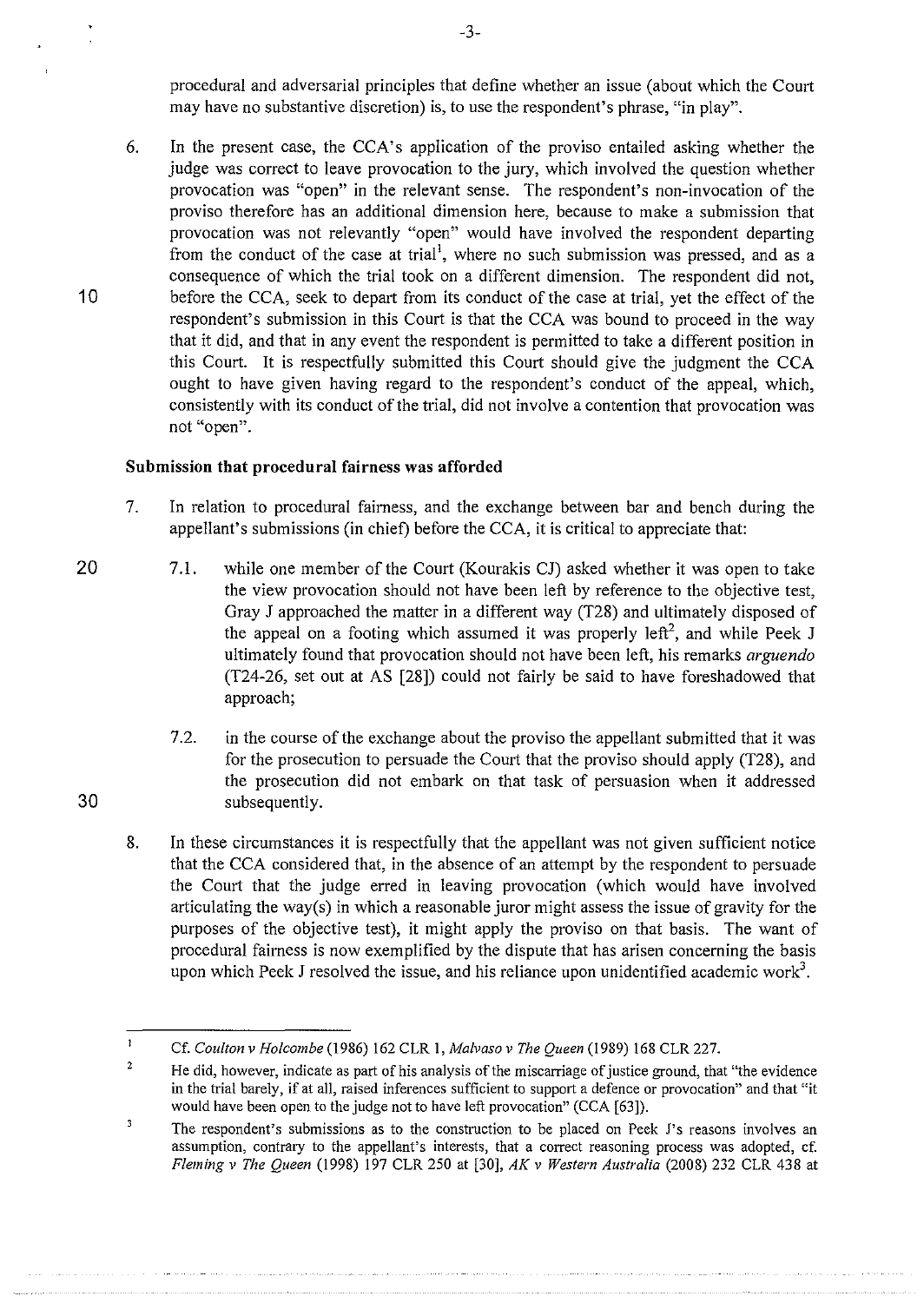## Submission that provocation was not "open"

- 9. Alternatively, and in any event, if this Court differs from the CCA as to whether the judge was correct to leave provocation to the jury, the appeal should be allowed. There having been an unqualified grant of special leave, the function of this Court is to step into the shoes of the CCA and either dismiss the appeal or make the order which the CCA ought to have made: *Green* at 343 per Brennan CJ.
- 10. The question whether the provocation was not "open" arises in circumstances where:
	- 1 0.!. the trial judge evidently considered provocation was relevantly "open" and consequently the appellant's counsel addressed on the matter;
- 10 10.2. at trial and on appeal, counsel for the prosecution made no submission that the trial judge was in error;
	- 10.3. one member of the CCA, Gray J dealt with the appeal on the basis that the directions were adequate; and
	- 10.4. at one point in his judgment (CCA [181]), Peek J said that it was not possible to say whether provocation had foundered at the subjective or objective stage.
	- 1!. On the application for special leave to appeal, the respondent submitted that a juror might consider that a person with ordinary powers of self-control and with no special sensitivities might be driven to violence if subjected to the provocation in question (AS [57]). The submission *now* articulated by the respondent (RS [68]) is that:
- 20 Having regard then, to the inferences available to be drawn from the scarce evidence of the Appellant's personal characteristics as they bear upon his perspective of the gravity of the deceased's conduct, the gravity of the provocative conduct here cannot be said to rise above the mildly or, at very best, the moderately offensive.
- 12. Quite apart from the fact that the differing views reflected in the various positions summarised reinforce that the issue was one for the jury, the approach now adopted of characterising the deceased's conduct in abstract terms ("moderately offensive") is liable to lead to error, because it encourages an objective characterisation of the conduct, when the jury's task is to consider the impact the conduct might have had upon the appellant 30 before turning to consider objective powers of self control.
	- 13. The respondent's approach in effect involves an objective characterisation of the "offensiveness" of the conduct, and then a consideration of whether, on the evidence, the appellant could satisfy the jury that he had particular characteristics which made the conduct more offensive. For reasons articulated above that approach is inappropriate having regard to the operation of the onus, but moreover, in applying that approach, the respondent understates the potential significance, in the analysis of the gravity of the provocative conduct from the appellant's perspective, of the appellant's actual conduct both in response to the first incident on the patio and in the course of the second incident.

[Ill]. Further, the fact that legal academic commentary has been referred to in earlier decisions of the High Court, in cases involving a consideration of the elements of provocation casts little light on the identity of the commentary to which Peek J had regard in his *application* of what is now settled law.